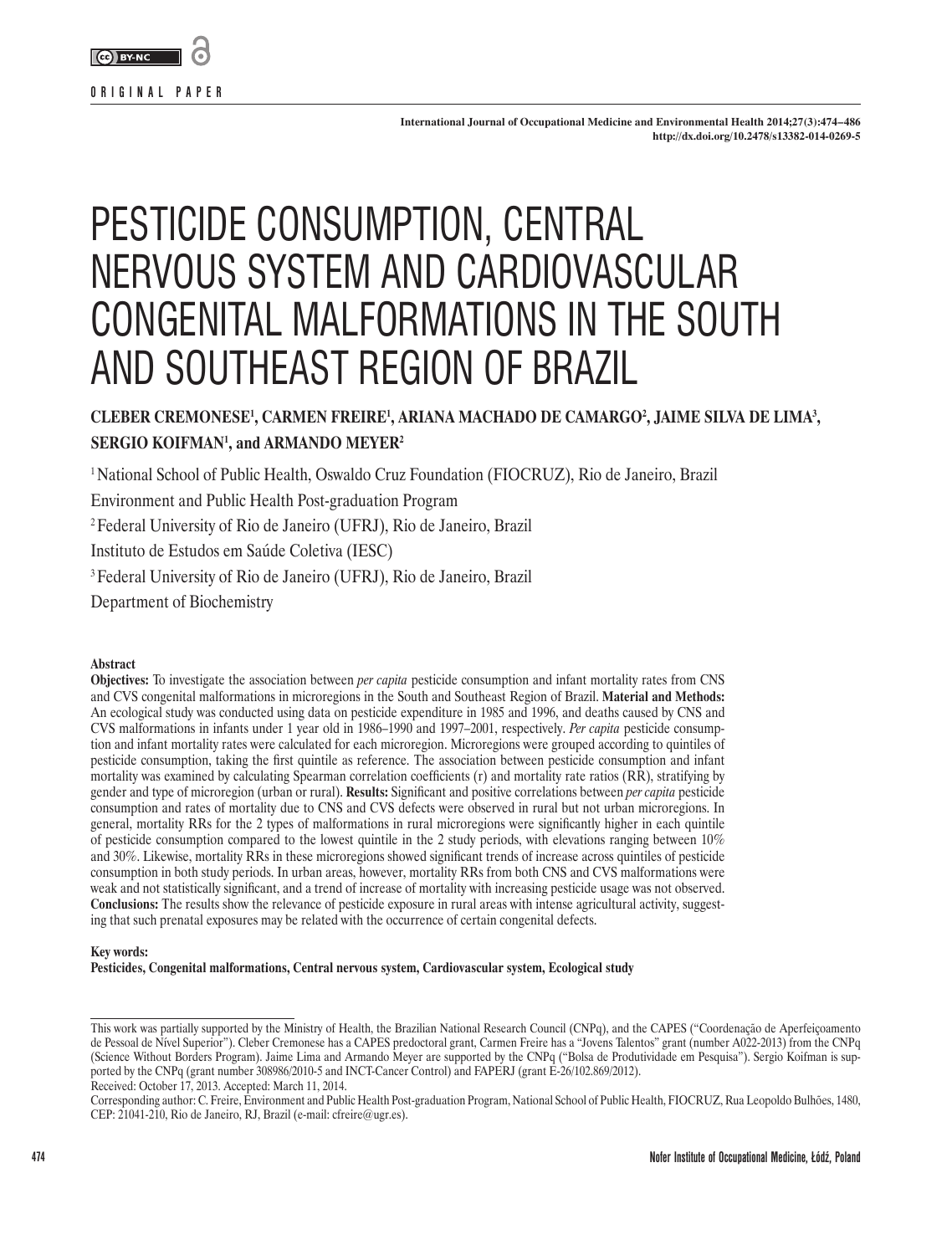About 5% of newborn babies worldwide are affected by birth defects, which contribute significantly to infant mortality rates across different ethnic groups [1–3]. In the USA, birth defects are the main cause of infant mortality, being responsible for 20.1% of the total number of deaths [4]. In Latin America, congenital anomalies are responsible for 25% of pediatric hospital admissions and they represent the 3rd cause of mortality among infants in the 1st year of life [5]. In Brazil, after the decrease of deaths from infections-related diseases, infant mortality from congenital defects increased proportionally, going from the 5th to the 2nd most important cause of infant mortality [6]. Nevertheless, prevalence of birth defects is commonly underestimated due to underreporting, which is particularly high in developing countries [7,8].

Congenital anomalies of the cardiovascular system (CVS) are the most common type of serious birth defects among live births [9] and are a major cause of postnatal deaths from congenital anomalies. The most common subtypes of CVS malformations include atrial or ventricular septal defects, transposition of the great vessels, persistent truncus arteriosus, teratology of Fallot, and coarctations [10]. Malformations of the central nervous system (CNS) are the 2nd most common type of major congenital anomalies. Most CNS malformations are related to the defects of the neural tube, which usually fuses 18–26 days after ovulation. Failure of closure of the neural tube may lead to anencephaly, encephalocele, spina bifida, or spina bifida occulta. In Brazil, major birth defects represent over 70% of the total birth defects [8]. Despite the importance of these malformations, the causes of most cases of CVS and CNS malformations are not known. Etiologic factors that have been identified include genetics, maternal illnesses, dietary factors, maternal drug exposures, and maternal and paternal environmental exposures [11–13].

It is well known that the fetus is extremely sensitive to environmental exposures during certain critical windows of development [14]. Animal studies have shown that many pesticides have an impact on production, release, transport, metabolism, and elimination of hormones that regulate homeostasis and other developmental processes [15], raising concern for possible teratogenic effects among exposed human populations. Thus, numerous epidemiological studies have examined the possible association between parental exposures to pesticides and the occurrence of congenital anomalies [3,16–20]. Regarding CNS malformations, parental exposure to pesticides was associated with excess of anomalies such as spina bifida, hydrocephaly, and anencephaly in cohort and casecontrol studies [17,21–23]. Epidemiological evidence of a link between parental exposure to pesticides and CVS is scarcer [24–26].

Developing countries account for 1/3 of global pesticide consumption. In Latin America, Brazil is currently the most important country in pesticide usage and the 3rd largest consumer of pesticides in the world [27]. One previous ecological study in Brazil reported a positive correlation between the state pesticide use in 2000 and deaths from congenital anomalies in 2001 [28]. The present study aimed to explore the association between pesticide consumption and infant mortality caused by CNS and CVS congenital malformations in microregions of the South and Southeast Region of Brazil, using the national information systems.

## **MATERIAL AND METHODS**

#### **Design and study population**

An ecological study was conducted to examine the association between *per capita* consumption of pesticides in 1985 and 1996 in microregions of the South and Southeast Region of Brazil (Figure 1) and rates of infant mortality due to CNS and CVS congenital malformations in subsequent periods, i.e. 1986–1990 and 1997–2001. The study population included all deaths among infants under 1 year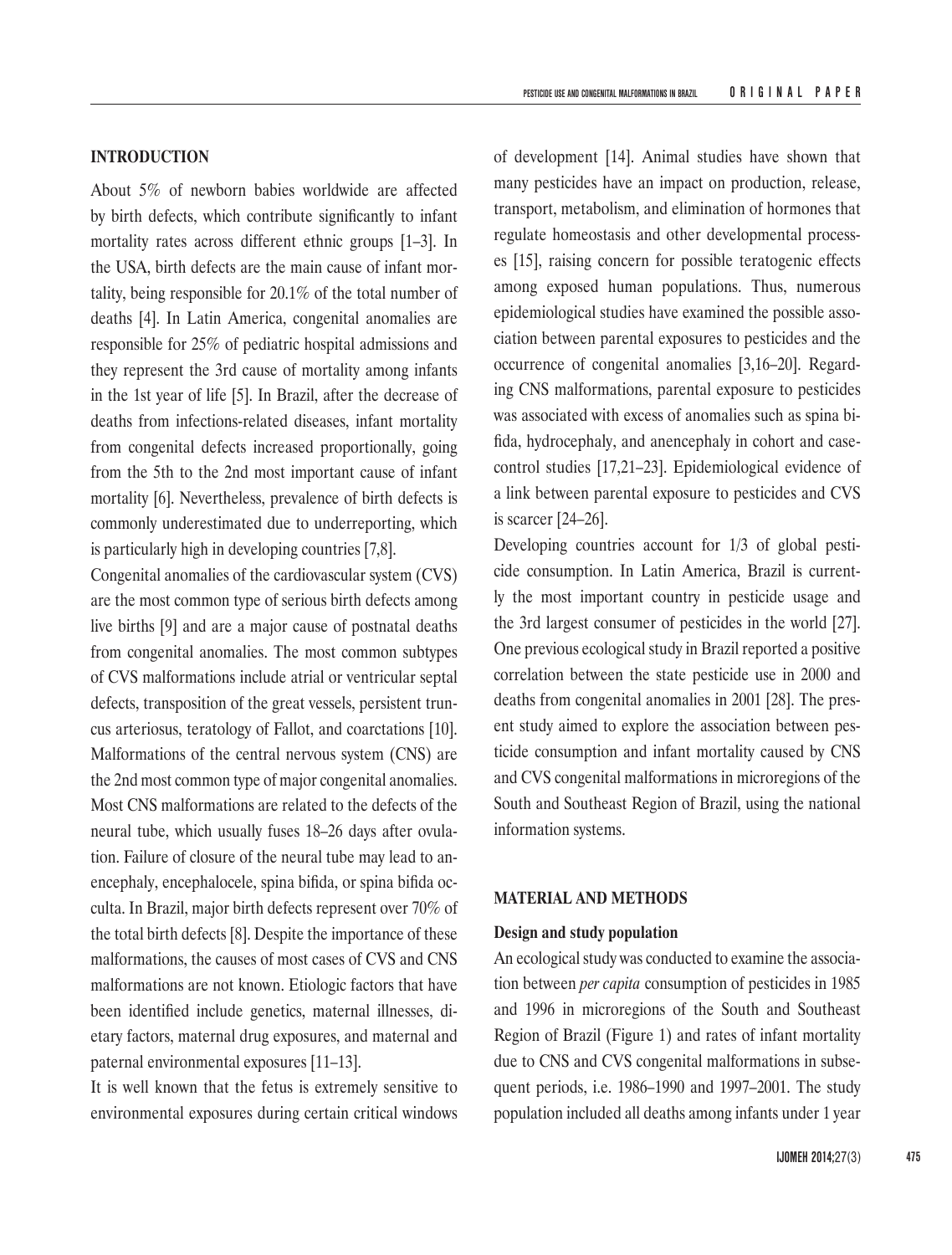

**Fig. 1.** Regions of Brazil

of age reported in both periods. Considering that Brazil has experienced a steady rise in pesticide use through the last decades, it was hypothesized that women giving birth in 1986–1990 and 1997–2001 were exposed to pesticide levels similar or higher than exposure levels occurring in 1985 and 1996, respectively.

## **Data collection**

#### Pesticide consumption

Data on pesticide expenditures in pesticide sales establishments in the study area in the years 1985 and 1996 were collected from the Agricultural Census, which is conducted every 10 years by the Brazilian Institute of Geography and Statistics (IBGE). *Per capita* consumption of pesticides in 1985 and 1996 was calculated by dividing pesticide expenditures (in cruzeiros, Cr\$, in 1985 and in reais, R\$, in 1996) by the population in each microregion. Data on the population count of each microregion were obtained from the IBGE. The total number of microregions in the study area was 250 (182 rural and 68 urban).

#### Mortality data

Information was collected on all deaths from CNS and CVS congenital malformations among infants < 1 year of age registered in the South and Southeast Region of Brazil. This information was obtained from the Mortality Information System (SIM) of the Health Information Department of the Unified National Health System (DATASUS), Ministry of Health [29]. These morbidities have been included in chapter XVII of the International Classification of Diseases 10 (ICD-10) of the World Health Organization (WHO) as "congenital malformations, deformations and chromosomal abnormalities" since 1996. For the period 1979–1995, CNS and CVS malformations are included in Chapter XIV of ICD-9 as "congenital anomalies".

Thus, data on infant mortality due to CNS malformations (items 740–742 in Chapter XIV of ICD-9 and items Q00–Q07 in Chapter XVII of ICD-10) and CVS malformations (item 747 in Chapter XIV of ICD-9 and items Q20–Q28 in Chapter XVII of ICD-10) were obtained for each microregion according to the study period. Mortality rates for the malformations under study were estimated by dividing the number of deaths due to the referred malformations in infants under the age of 1 year by the total population in this age range per microregion. The population of infants  $\lt$  1 year old in the middle of each study period was obtained from the DATASUS [29]. Rates were expressed in terms of deaths per 1000 live births per year.

#### **Statistical analysis**

Spearman correlation analysis was conducted between *per capita* consumption of pesticides and mortality rates of CNS and CVS malformations in each microregion. Subsequently, the microregions were grouped into quintiles of *per capita* pesticide consumption. Mortality rate ratios (RR) and their corresponding 95% confidence intervals (CI) were computed for each quintile, taking the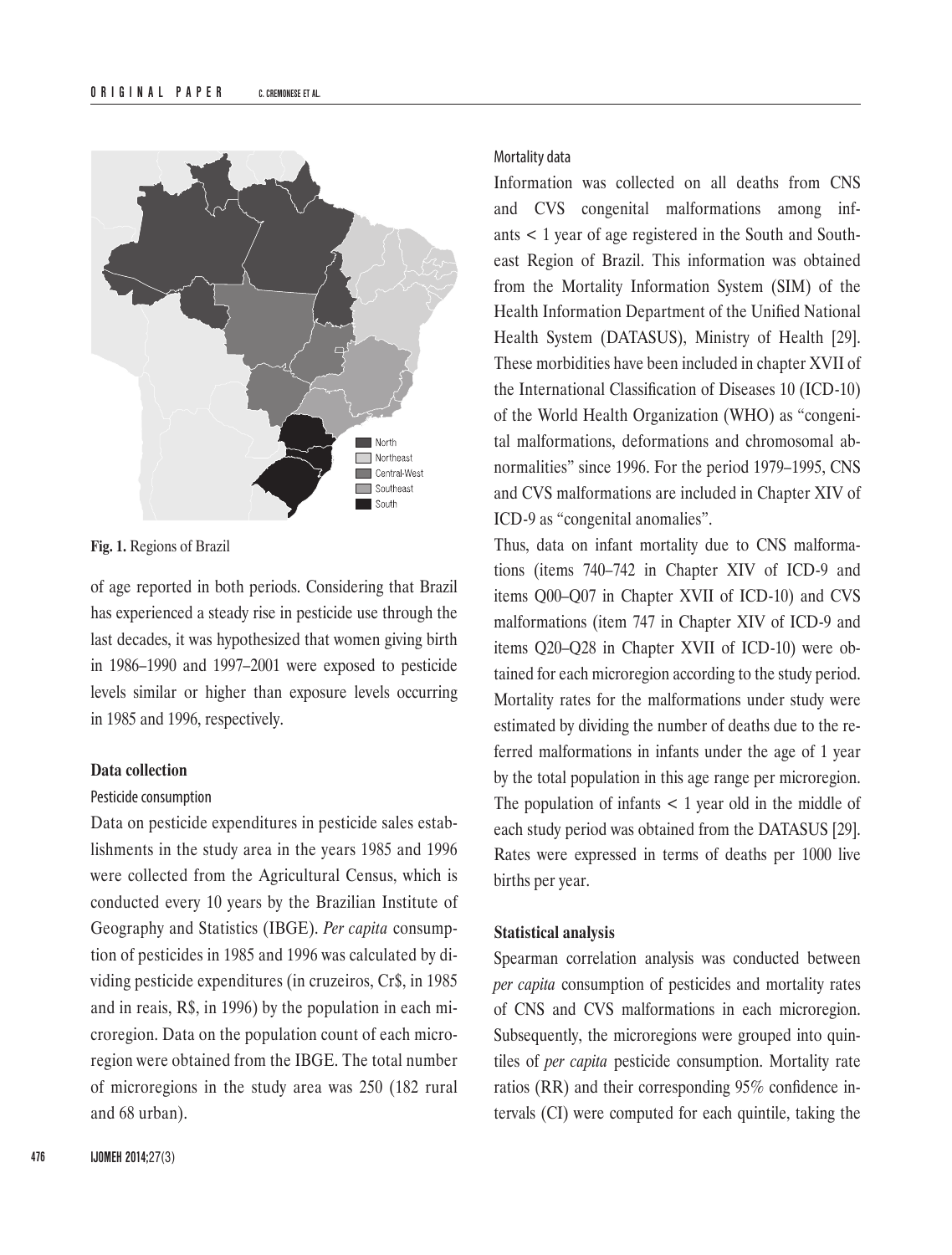first quintile as reference. Linear trend analysis was performed by using the Chi2 test. All analyses were conducted according to the study period, with no stratification, and stratified by gender and according to the microregion type (urban or rural).

For the 1st study period, i.e. 1986–1990, mortality rates according to the ICD-9 were examined in relation to *per capita* consumption of pesticides in the year 1985, whereas for the 2nd study period, i.e. 1997–2001, the ICD-10 classification and the pesticide consumption data in 1996 were used.

## **RESULTS**

The average of *per capita* pesticide expenditure in 1985 was Cr\$ 64.33 (around R\$ 0.02) in urban microregions and Cr\$ 94.58 (R\$ 0.03) in rural microregions. Pesticide consumption in 1996 increased up to R\$ 11.07 and R\$ 28.56, respectively (Table 1). In 1985, the mean *per capita* consumption of pesticides in the lowest quintile was Cr\$ 4.10, while in 2nd, 3rd, 4th and upper quintiles it was Cr\$ 15.90, Cr\$ 38.48, Cr\$ 77.59 and Cr\$ 295.93, respectively. In 1996, the mean value of pesticide consumption in the lowest quintile was R\$ 0.77, and it was R\$ 5.05, R\$ 14.18, R\$ 29.23 and R\$ 70.02, respectively, in the following quintiles.

The total number of 29 915 deaths caused by CNS and CVS malformations among infants < 1 year of age was registered in the study periods in microregions in the South and Southeast Region of Brazil. In 1986–1990, 16 004 deaths were registered, corresponding to 4% of the total mortality in that age range. In 1997–2001, the number of registered deaths due to the studied malformations was 13 911, which represented 6.5% of the total number of deaths. Infant mortality rates per 1000 live births were higher in the 1st study period, and were higher for CVS malformations (Table 2). In general, mortality rates for CNS anomalies were higher in female infants, whereas mortality rates for CVS were higher among male infants (Table 2).

The analysis of the correlation between *per capita* pesticide consumption and infant mortality due to CNS and CVS malformations is shown in Table 3. The correlations for the totality of microregions were weak and not

**Table 1.** Pesticide expenditure in microregions in the South and Southeast Region of Brazil, 1985 and 1996

| Microregion       |     | Population |       |      |                 | Per capita pesticide expenditure |       |        |               |
|-------------------|-----|------------|-------|------|-----------------|----------------------------------|-------|--------|---------------|
| year / category   | n   | (n)        | M     | min. | P <sub>20</sub> | P40                              | P60   | P80    | max           |
| 1985 <sup>a</sup> |     |            |       |      |                 |                                  |       |        |               |
| urban             | 68  | 63 188 670 | 64.33 | 0.06 | 2.69            | 11.62                            | 32.22 | 75.18  | 870.63        |
| rural             | 182 | 34 354 544 | 94.58 | 0.41 | 11.72           | 28.89                            | 59.15 | 119.81 | 1 0 3 1 . 4 6 |
| all microregions  | 250 | 97 543 214 | 79.95 | 0.06 | 8.97            | 24.03                            | 53.99 | 108.99 | 1 0 3 1 . 4 6 |
| 1996 <sup>b</sup> |     |            |       |      |                 |                                  |       |        |               |
| urban             | 68  | 58 754 381 | 11.07 | 0.01 | 0.27            | 1.78                             | 7.83  | 16.73  | 83.13         |
| rural             | 182 | 32 394 353 | 28.56 | 0.18 | 3.76            | 13.11                            | 25.01 | 47.32  | 146.28        |
| all microregions  | 250 | 91 148 734 | 19.81 | 0.01 | 2.10            | 9.04                             | 20.14 | 40.37  | 146.28        |

<sup>a</sup> Pesticide expenditure is given in cruzeiros, Cr\$ (100 Cr\$ =  $0.03 \text{ R}$ \$).

b Pesticide expenditure is given in reais, R\$.

M – mean; min. – minimum value; max – maximum value.

P20, P40, P60, P80 – 20th, 40th, 60th and 80th percentiles.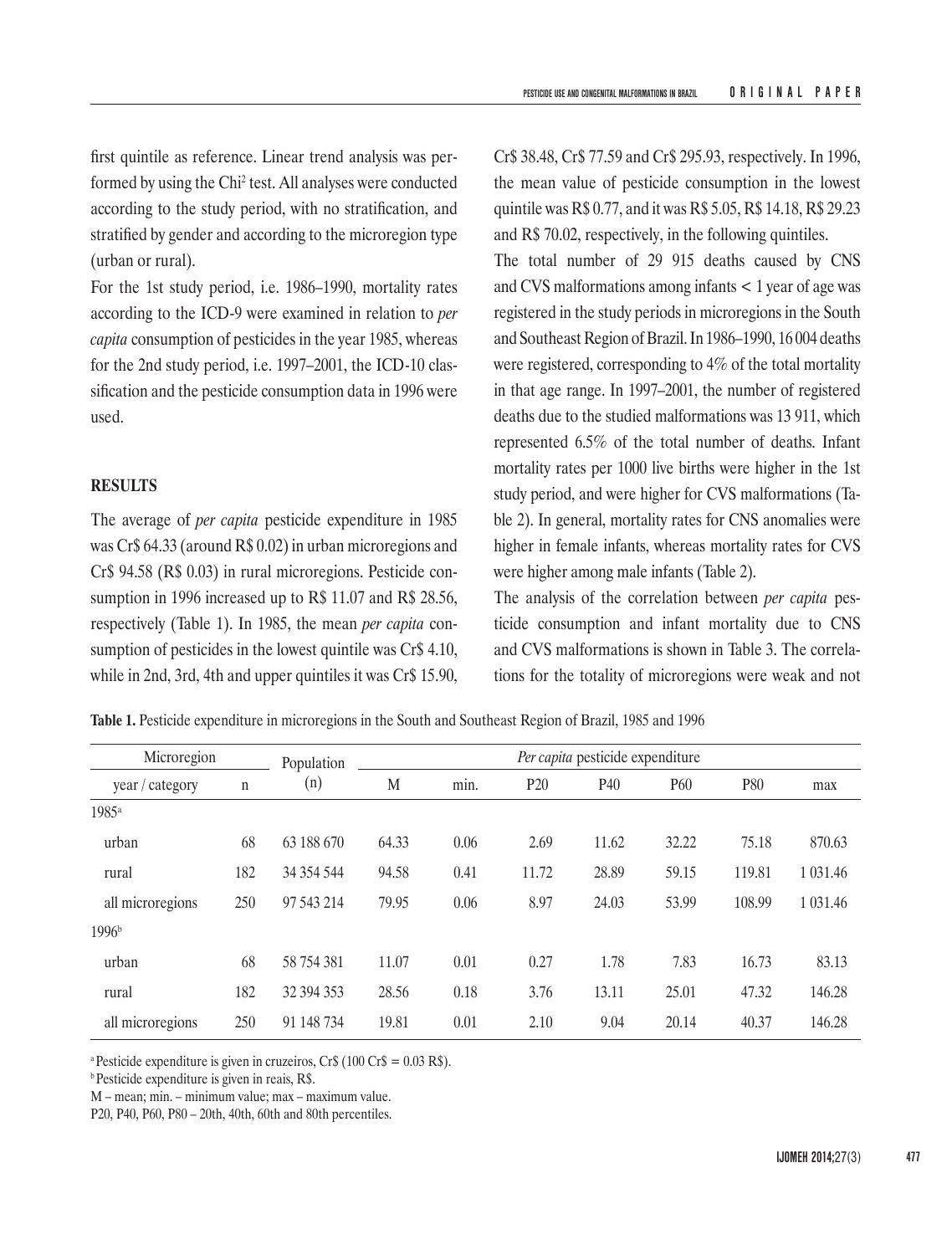| rate<br>2.90<br>2.71<br>5.41<br>4.81<br>females<br>deaths<br>1740<br>873<br>1366<br>823<br>6.47<br>rate<br>2.55<br>2.44<br>5.30<br>males<br>deaths<br>849<br>2153<br>719<br>1564<br>2.63<br>5.94<br>rate<br>2.67<br>5.05<br>total<br>deaths<br>1729<br>3898<br>937<br>1547<br>$\overline{\mathcal{C}}$<br>6.48<br>rate<br>3.37<br>3.04<br>5.74<br>females<br>deaths<br>3256<br>1695<br>3036<br>614<br>2.96<br>2.38<br>rate<br>6.33<br>7.51<br>males<br>deaths<br>1538<br>312<br>3900<br>477<br>$\infty$<br>rate<br>3.16<br>6.99<br>6.03<br>2.71<br>total<br>deaths<br>7156<br>2926<br>3233<br>6513<br>CVS malformations<br>CNS malformations<br>1986-1990<br>1986-1990<br>1997-2001<br>1997-2001 |           |     |          |                      | Urban<br>$\widehat{\Xi}$ |       |       |       |          |       | Rural<br>$\widehat{\Xi}$ |           |       |           |         | Microregions |
|--------------------------------------------------------------------------------------------------------------------------------------------------------------------------------------------------------------------------------------------------------------------------------------------------------------------------------------------------------------------------------------------------------------------------------------------------------------------------------------------------------------------------------------------------------------------------------------------------------------------------------------------------------------------------------------------------|-----------|-----|----------|----------------------|--------------------------|-------|-------|-------|----------|-------|--------------------------|-----------|-------|-----------|---------|--------------|
|                                                                                                                                                                                                                                                                                                                                                                                                                                                                                                                                                                                                                                                                                                  | Period    |     |          |                      |                          |       |       |       |          |       |                          |           |       |           | (total) |              |
|                                                                                                                                                                                                                                                                                                                                                                                                                                                                                                                                                                                                                                                                                                  |           |     |          |                      |                          |       |       |       |          |       |                          |           |       |           | deaths  | rate         |
|                                                                                                                                                                                                                                                                                                                                                                                                                                                                                                                                                                                                                                                                                                  |           |     |          |                      |                          |       |       |       |          |       |                          |           |       |           |         |              |
|                                                                                                                                                                                                                                                                                                                                                                                                                                                                                                                                                                                                                                                                                                  |           |     |          |                      |                          |       |       |       |          |       |                          |           |       |           | 4955    | 2.96         |
|                                                                                                                                                                                                                                                                                                                                                                                                                                                                                                                                                                                                                                                                                                  |           |     |          |                      |                          |       |       |       |          |       |                          |           |       |           | 4468    | 2.70         |
|                                                                                                                                                                                                                                                                                                                                                                                                                                                                                                                                                                                                                                                                                                  |           |     |          |                      |                          |       |       |       |          |       |                          |           |       |           |         |              |
|                                                                                                                                                                                                                                                                                                                                                                                                                                                                                                                                                                                                                                                                                                  |           |     |          |                      |                          |       |       |       |          |       |                          |           |       |           | 11049   | 6.59         |
|                                                                                                                                                                                                                                                                                                                                                                                                                                                                                                                                                                                                                                                                                                  |           |     |          |                      |                          |       |       |       |          |       |                          |           |       |           | 9443    | 6.15         |
|                                                                                                                                                                                                                                                                                                                                                                                                                                                                                                                                                                                                                                                                                                  |           |     |          |                      |                          |       |       |       |          |       |                          |           |       |           |         |              |
| Rural<br>Urban<br>Microregions                                                                                                                                                                                                                                                                                                                                                                                                                                                                                                                                                                                                                                                                   | Period    |     |          |                      |                          |       |       |       |          |       |                          |           |       |           |         | females      |
| males<br>total<br>females<br>males<br>total<br>(total)<br>Type of                                                                                                                                                                                                                                                                                                                                                                                                                                                                                                                                                                                                                                |           |     | $\vdash$ | p                    | ۰                        | p     | Ľ     | p     |          | p     | r                        | ρ         | r     | p         | Ľ       | p            |
| malformation                                                                                                                                                                                                                                                                                                                                                                                                                                                                                                                                                                                                                                                                                     | 1986-1990 | CNS | 0.064    | 158<br>$\dot{\circ}$ | $-0.023$                 |       | 0.038 | 0.378 | $-0.333$ | 0.003 | 0.220                    | $< 0.001$ | 0.276 | $< 0.001$ | 0.104   | $< 0.001$    |
| 0.093                                                                                                                                                                                                                                                                                                                                                                                                                                                                                                                                                                                                                                                                                            |           | CVS | 0.004    | 0.473                | $-0.012$                 | 0.461 | 0.055 | 0.329 | $-0.140$ | 0.127 | 0.056                    | 0.225     | 0.070 | 0.344     | 0.111   | 0.068        |

CNS - central nervous system; CVS - cardiovascular system; r - Spearman correlation coefficient. CNS – central nervous system; CVS – cardiovascular system; r – Spearman correlation coefficient.

1997–2001 CNS 0.032 0.308 0.038 0.380 0.014 0.457 0.026 0.418 0.088 0.122 0.075 0.160 0.021 0.391

0.014 0.457

0.380 0.155

0.038  $-0.127$ 

0.308 0.083

 $0.032$ 0.098

CNS  $CVS$ 

1997-2001

CO() 0.098 0.027 0.027 0.027 0.000 0.275 0.000 0.001 0.001 0.001 0.001 0.001 0.001 0.001 0.001 0.001 0.001 0.0

 $0.107$ 

0.155

 $< 0.001$ 0.391

0.259

 $< 0.001$ 

 $0.160$   $0.021$ 

 $0.075$ 0.270

0.122  $< 0.001$ 

0.088 0.294

0.418  $0.008$ 

 $0.026$  $-0.294$ 

478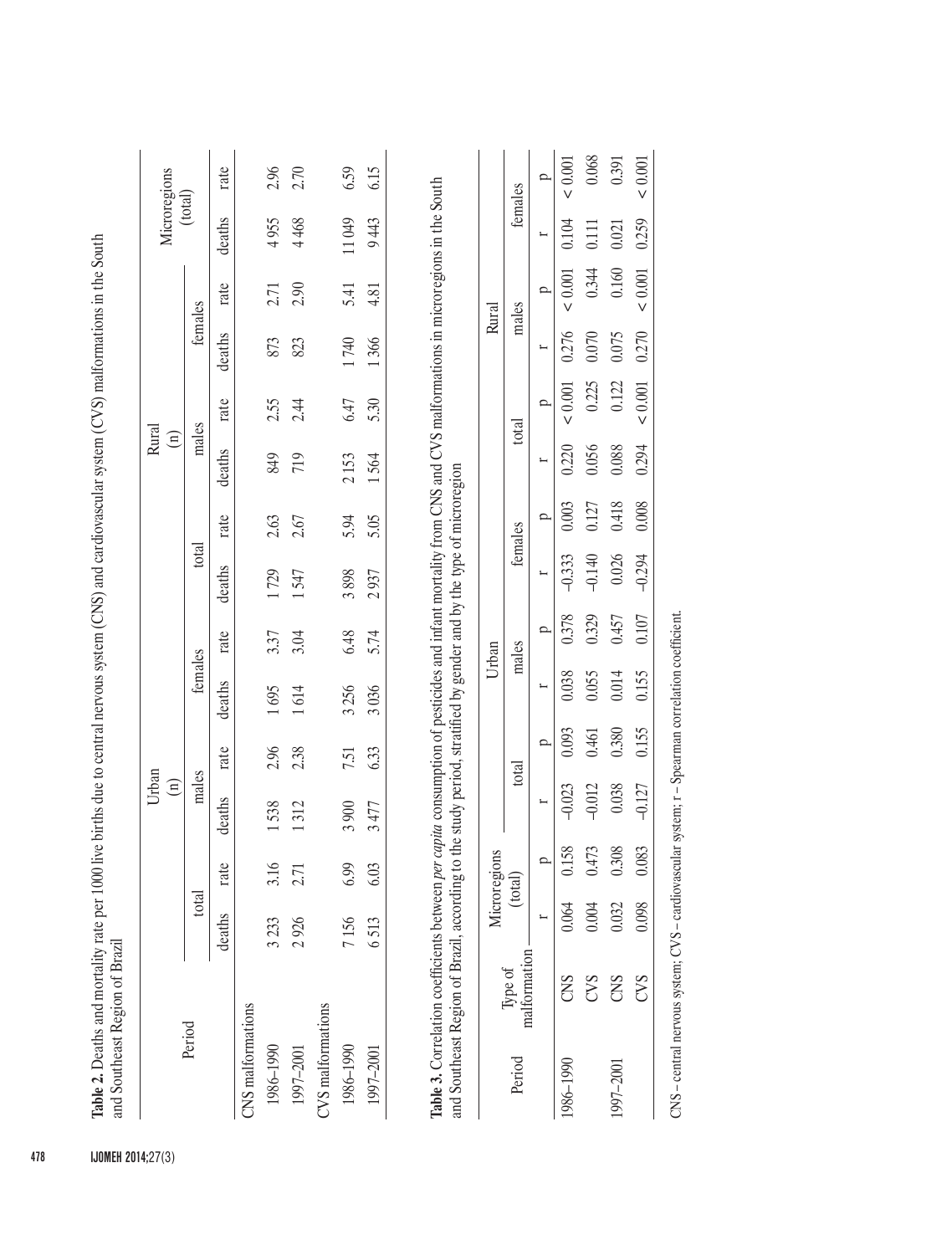statistically significant in both study periods and for both malformations. In rural microregions, positive and statistically significant correlations ( $p < 0.001$ ) were found for deaths from CNS malformations in the 1st study period (Spearman coefficient,  $r = 0.22$ ) and for deaths from CVS malformations in the 2nd study period  $(r = 0.29)$ , both in boys and girls. In contrast, urban microregions showed statistically significant negative correlations between *per capita* pesticide consumption and female mortality from CNS anomalies in the 1st study period ( $r = -0.33$ ,  $p = 0.003$ ) and from CVS malformations in the 2nd study period (r =  $-0.29$ , p = 0.008).

When all microregions were analyzed together, mortality rate ratios (RR) from CNS and CVS defects in quintiles of *per capita* consumption of pesticides were, in general, lower than unity and statistically not significant, taking as reference the 1st quintile of consumption (Table 4). However, a significant linear trend of increase of mortality RRs was observed across quintiles of pesticide usage. This increasing trend was seen for both malformations and in the 2 study periods, except for CNS malformations in 1997–2001, which showed slightly elevated RRs (higher than unity), but a non-significant linear trend of increase.

When mortality RRs were calculated separately for urban and rural microregions, results revealed a significant trend of increase of mortality due to CNS and CVS malformations in the rural area according to quintiles of consumption in both study periods (Table 5). In general, RRs in rural microregions were higher than unity and elevations in ratios ranged between 10% and 30%. These elevations were particularly higher for CNS malformations in 1986–1990 (e.g.  $RR = 1.29$ , 95% CI: 1.12–1.49 in the 4th quintile compared to the 1st quintile of pesticide use), and for CVS malformations in 1997–2001 (e.g. RR = 1.22, 95% CI: 1.10–1.35 in the 3rd quintile). In urban microregions, mortality RRs for both CNS and CVS malformations were in general weak and not statistically significant in the 2 study periods, and a trend of increase of mortality with increasing pesticide consumption was not observed.

The trend of increase of RR described for rural microregions in the 1st study period remained statistically significant for male and female mortality due to CNS malformations, and for female mortality caused by CVS malformations (Table 6). In this period, RRs were particularly higher for males and CNS defects ( $RR = 1.34, 95\%$ ) CI: 1.08–1.66, in the upper quintile) and for females

|                            |             |                     | 1986–1990   |                     |             |                     | 1997-2001   |                     |
|----------------------------|-------------|---------------------|-------------|---------------------|-------------|---------------------|-------------|---------------------|
| Pesticide use<br>quintiles |             | <b>CNS</b>          |             | <b>CVS</b>          |             | <b>CNS</b>          |             | <b>CVS</b>          |
|                            | $\mathbf n$ | RR (95% CI)         | $\mathbf n$ | RR (95% CI)         | $\mathbf n$ | RR (95% CI)         | $\mathbf n$ | RR (95% CI)         |
|                            | 2 7 0 1     |                     | 6 0 0 2     |                     | 2 5 4 0     |                     | 5 6 6 8     |                     |
| $\overline{2}$             | 685         | $0.82(0.76 - 0.89)$ | 1 4 8 5     | $0.80(0.76 - 0.89)$ | 542         | $1.02(0.93 - 1.12)$ | 1 0 2 6     | $0.87(0.81 - 0.93)$ |
| 3                          | 592         | $0.84(0.77-0.91)$   | 1 4 2 6     | $0.91(0.86 - 0.96)$ | 529         | $1.05(0.96 - 1.12)$ | 1 0 1 1     | $0.90(0.84 - 0.96)$ |
| 4                          | 580         | $0.93(0.85-1.02)$   | 1 2 3 7     | $0.90(0.84 - 0.95)$ | 499         | $1.06(0.96 - 1.16)$ | 1 0 24      | $0.97(0.91 - 1.04)$ |
| 5                          | 412         | $0.91(0.82 - 1.01)$ | 907         | $0.90(0.84 - 0.97)$ | 368         | $1.05(0.94 - 1.17)$ | 725         | $0.93(0.86 - 1.00)$ |
| p for trend                |             | 0.003               |             | < 0.001             |             | 0.143               |             | 0.009               |

**Table 4.** Infant mortality from CNS and CVS malformations in microregions in the South and Southeast Region of Brazil, according to quintiles of *per capita* consumption and the study period

n – number of infant deaths; RR – rate ratio; CI – confidence interval. Other abbreviations as in Table 3.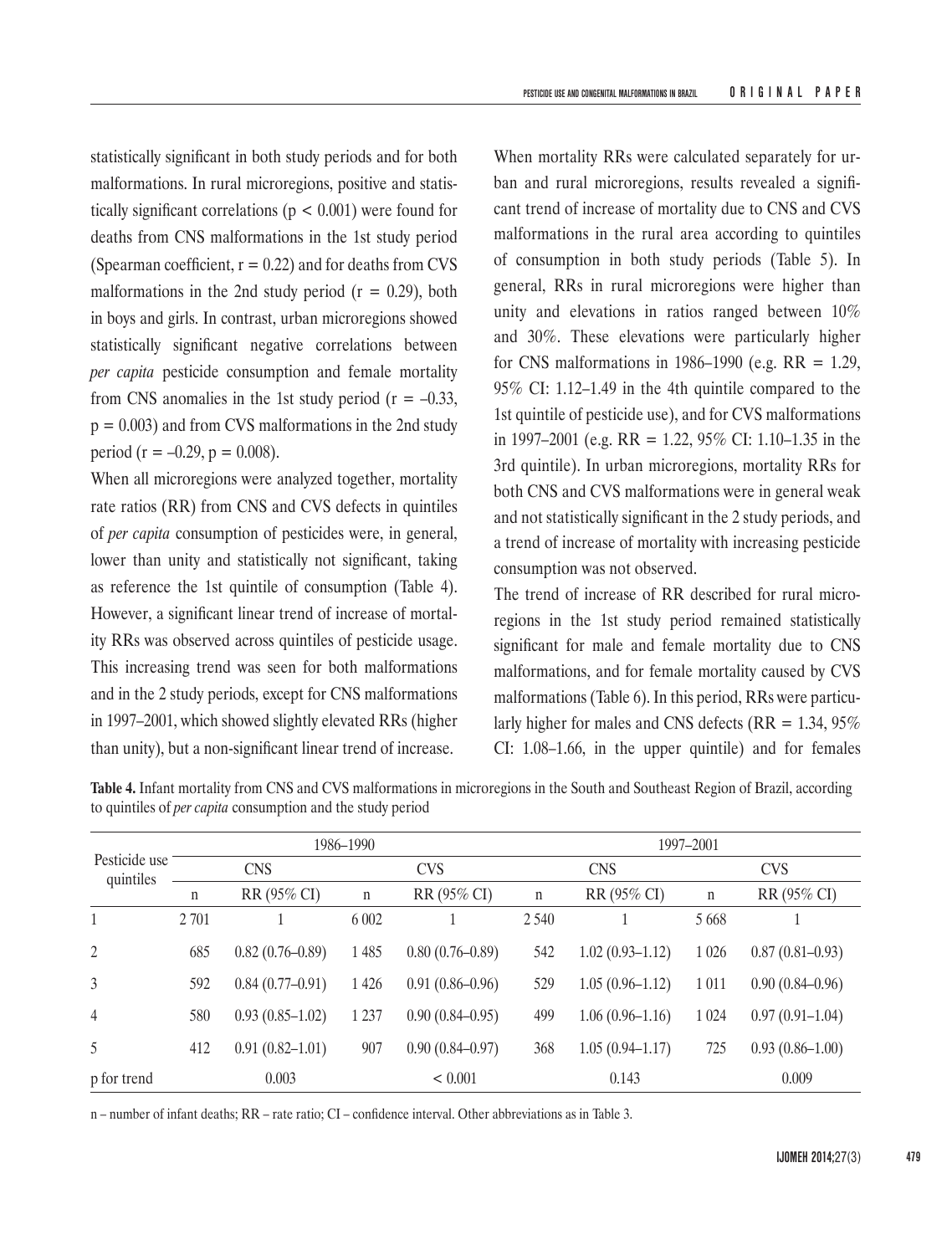|                                         |                     | <b>CNS</b>          |                     | <b>CVS</b>          |
|-----------------------------------------|---------------------|---------------------|---------------------|---------------------|
| Period                                  |                     | $(RR (95\% CI))$    |                     | $(RR (95\% CI))$    |
|                                         | urban               | rural               | urban               | rural               |
| 1986-1990: pesticide use quintiles 1985 |                     |                     |                     |                     |
|                                         |                     |                     |                     |                     |
|                                         | $0.92(0.83 - 1.02)$ | $0.90(0.77-1.06)$   | $0.86(0.80 - 0.92)$ | $1.05(0.95-1.16)$   |
|                                         | $0.92(0.83 - 1.02)$ | $1.02(0.88 - 1.18)$ | $0.88(0.82 - 0.95)$ | $1.07(0.97-1.18)$   |
|                                         | $0.80(0.69 - 0.93)$ | $1.29(1.12 - 1.47)$ | $0.78(0.71 - 0.87)$ | $1.19(1.08-1.30)$   |
|                                         | $0.87(0.74 - 1.02)$ | $1.18(1.01 - 1.37)$ | $1.00(0.90-1.11)$   | $1.10(0.99 - 1.21)$ |
| p for trend                             | < 0.001             | < 0.001             | 0.106               | 0.004               |
| 1997–2001: pesticide use quintiles 1996 |                     |                     |                     |                     |
|                                         |                     |                     |                     |                     |
|                                         | $1.01(0.92 - 1.10)$ | $0.97(0.82 - 1.14)$ | $0.96(0.91-1.02)$   | $0.89(0.78-1.00)$   |
|                                         | $1.16(1.01-1.33)$   | $1.12(0.97-1.29)$   | $0.98(0.88-1.08)$   | $1.22(1.10-1.35)$   |
|                                         | $1.11(0.95-1.28)$   | $1.14(0.98-1.34)$   | $0.91(0.82 - 1.01)$ | $1.16(1.03-1.30)$   |
|                                         | $1.03(0.88 - 1.21)$ | $1.12(0.96 - 1.31)$ | $0.99(0.89-1.10)$   | $1.15(1.03-1.29)$   |
| p for trend                             | 0.123               | 0.037               | 0.218               | < 0.001             |

**Table 5.** Infant mortality from CNS and CVS malformations in microregions in the South and Southeast Region of Brazil in 1986–1990 and 1997–2001, according to quintiles of *per capita* pesticide consumption, stratified by the type of microregion

Abbreviations as in Table 3.

and CVS defects (RR = 1.39, 95% CI: 1.21–1.60, in the 4th quintile). Regarding the 2nd period, the increasing trend of mortality across pesticide use quintiles in rural microregions was statistically significant for CNS malformations among boys and for mortality due to CVS defects in both sexes. In this period, mortality RRs were particularly high among boys born in microregions in the 2nd quintile of pesticide consumption, i.e.  $RR = 1.28$  $(95\% \text{ CI: } 1.04{\text{-}}1.59)$  and RR = 1.30  $(95\% \text{ CI: } 1.13{\text{-}}1.50)$ for CNS and CVS malformations, respectively.

## **DISCUSSION**

The worldwide decrease of deaths from infectious-related diseases has led to a proportional increase in infant mortality from congenital defects in the last decades. In Brazil, such an increase in mortality from birth defects has occurred in parallel with a pronounced rise in pesticide consumption. Between 1988 and 1999, pesticide use in the country

increased by 53%, and in 2008, Brazil overtook USA as the largest consumer of pesticides [30]. To test the hypothesis of a relationship between pesticide use and occurrence of CNS and CVS congenital malformations in Brazil, we conducted an ecological study in the South Region and in the Southeast Region of the country, which constitute the most developed area of Brazil and thus underreporting of birth defects in this area is expected to be lower than in the North, Northeast and Central-West Regions.

The findings showed that *per capita* consumption of pesticides in rural microregions in 1985 and 1996 was positively correlated with infant mortality rates related with CNS malformations in 1986–1990 and CVS anomalies in 1997–2001, respectively, whereas in urban microregions these correlations were only observed among girls. Likewise, the risk of mortality due to the 2 types of congenital defects showed a significant trend of increase with increasing *per capita* consumption of pesticides in rural microregions, in the 2 study periods. Such an increase in mortality rates was not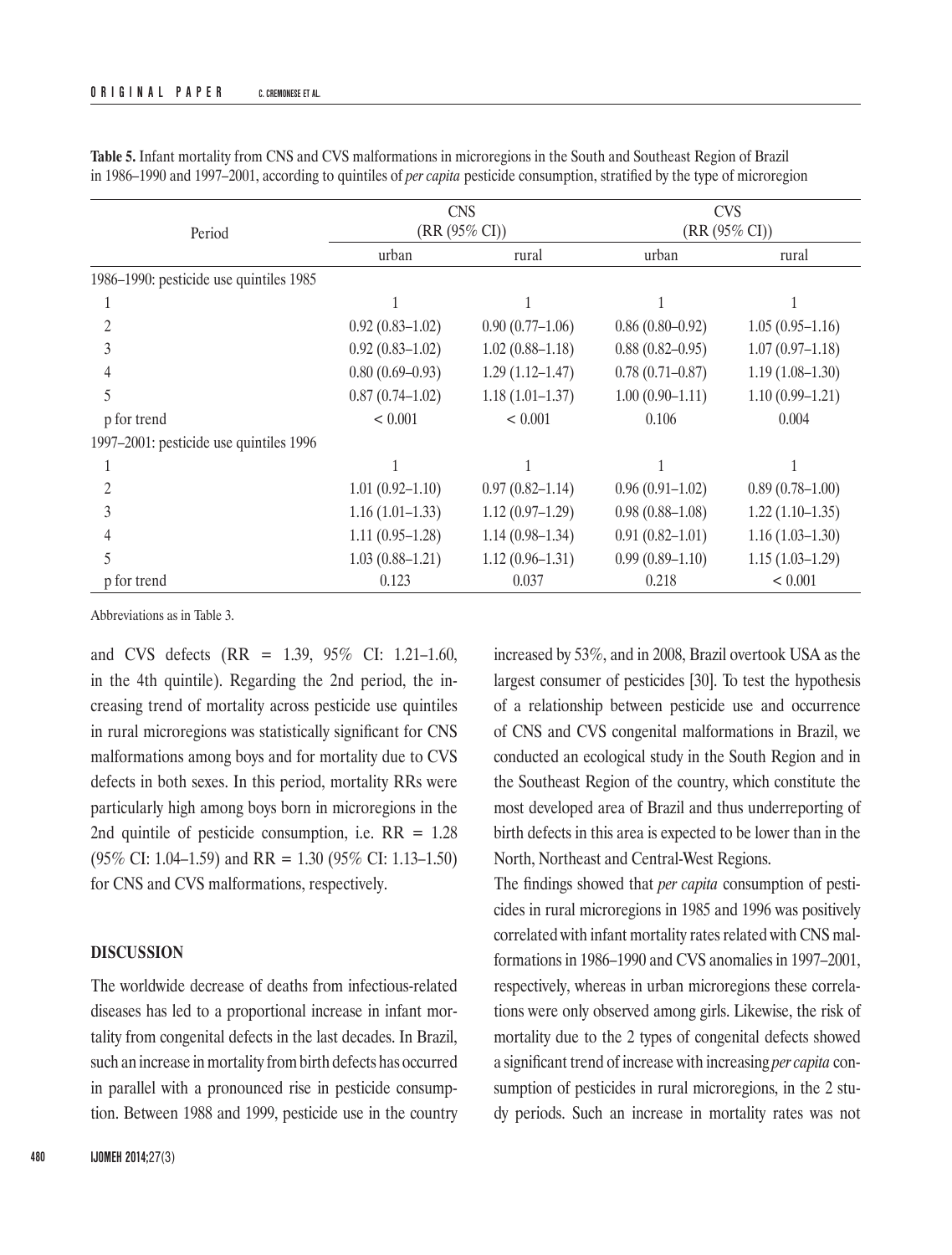|                                    |                     | (RR(95% CI)            | CNS                 |                             |                             |                     | (RR (95% CI))<br>CVS |                     |
|------------------------------------|---------------------|------------------------|---------------------|-----------------------------|-----------------------------|---------------------|----------------------|---------------------|
| Period                             |                     | urban                  | rural               |                             |                             | urban               | rural                |                     |
|                                    | males               | females                | males               | females                     | males                       | females             | males                | females             |
| pesticide<br>use 1985<br>1986-1990 |                     |                        |                     |                             |                             |                     |                      |                     |
|                                    |                     |                        |                     |                             |                             |                     |                      |                     |
|                                    | $0.87(0.75 - 1.02)$ | $0.96(0.83 - 1.10)$    | $0.91(0.73 - 1.12)$ | $0.91(0.73 - 1.12)$         | $0.86(0.78 - 0.94)$         | $0.85(0.77-0.95)$   | $0.97(0.85 - 1.10)$  | $1.17(1.00-1.36)$   |
|                                    | $0.94(0.81 - 1.09)$ | $0.91(0.79 - 1.05)$    | $1.06(0.86 - 1.30)$ | $1.01(0.83 - 1.24)$         | $0.92(0.84 - 1.02)$         | $0.84(0.75-0.93)$   | $0.95(0.83 - 1.07)$  | $1.26(1.09 - 1.45)$ |
|                                    | $0.90(0.73 - 1.11)$ | $0.71(0.57 - 0.88)$    | $1.32(1.09 - 1.62)$ | $1.27(1.05 - 1.54)$         | $0.83(0.72 - 0.95)$         | $0.74(0.63 - 0.86)$ | $1.05(0.93 - 1.19)$  | $1.39(1.21-1.60)$   |
|                                    | $0.95(0.76 - 1.20)$ | $0.63 - 1.01$<br>0.80( | 1.34 (1.08-1.66)    | $1.05(0.84 - 1.30)$         | $1.06\ (0.89\hbox{--}1.17)$ | $0.98(0.84 - 1.14)$ | $1.03(0.90 - 1.18)$  | $1.19(1.02 - 1.40)$ |
| p for trend                        | 0.222               | $0.001\,$              | $< 0.001$           | $< 0.001$                   | 0.074                       | 0.063               | 0.391                | $<0.001$            |
| pesticide<br>use 1996<br>997-2001: |                     |                        |                     |                             |                             |                     |                      |                     |
|                                    |                     |                        |                     |                             |                             |                     |                      |                     |
|                                    | $0.93(0.81 - 1.07)$ | $1.08(0.96 - 1.21)$    | $1.06(0.83 - 1.35)$ | $0.90(0.72 - 1.13)$         | $0.95(0.87 - 1.03)$         | $0.98(0.90 - 1.07)$ | $0.93(0.79 - 1.10)$  | $0.84(0.70 - 1.01)$ |
|                                    | $1.10(0.89 - 1.36)$ | $1.20(1.00-1.45)$      | $1.28(1.04 - 1.59)$ | $1.01(0.83 - 1.22)$         | $0.97(0.85 - 1.12)$         | $0.98(0.85 - 1.13)$ | $1.30(1.13 - 1.50)$  | $1.14(0.98-1.33)$   |
|                                    | $1.04(0.83 - 1.30)$ | $1.17(0.96 - 1.43)$    | 1.24 (0.98-1.57)    | $1.06(0.86 - 1.31)$         | $0.95(0.82 - 1.09)$         | $0.87(0.74 - 1.02)$ | $1.13(0.96 - 1.32)$  | $1.21(1.03 - 1.42)$ |
|                                    | $1.02(0.80-1.29)$   | $0.84 - 1.29$<br>1.04( | $1.21(0.96 - 1.54)$ | $1.04\ (0.84\hbox{--}1.29)$ | $1.09(0.94 - 1.25)$         | $0.88(0.75 - 1.04)$ | $1.17(1.00 - 1.37)$  | $1.15(0.97 - 1.36)$ |
| p for trend                        | 0.680               | 0.096                  | 0.036               | 0.423                       | 0.122                       | 0.045               | 0.006                | 0.002               |

Table 6. Infant mortality from CNS and CVS malformations in microregions in the South and Southeast Region of Brazil in 1986-1990 and 1997-2001, according to<br>quintiles of per capita pesticide consumption, stratified by gen **Table 6.** Infant mortality from CNS and CVS malformations in microregions in the South and Southeast Region of Brazil in 1986–1990 and 1997–2001, according to quintiles of *per capita* pesticide consumption, stratified by gender and by the type of microregion

Abbreviations as in Table 3.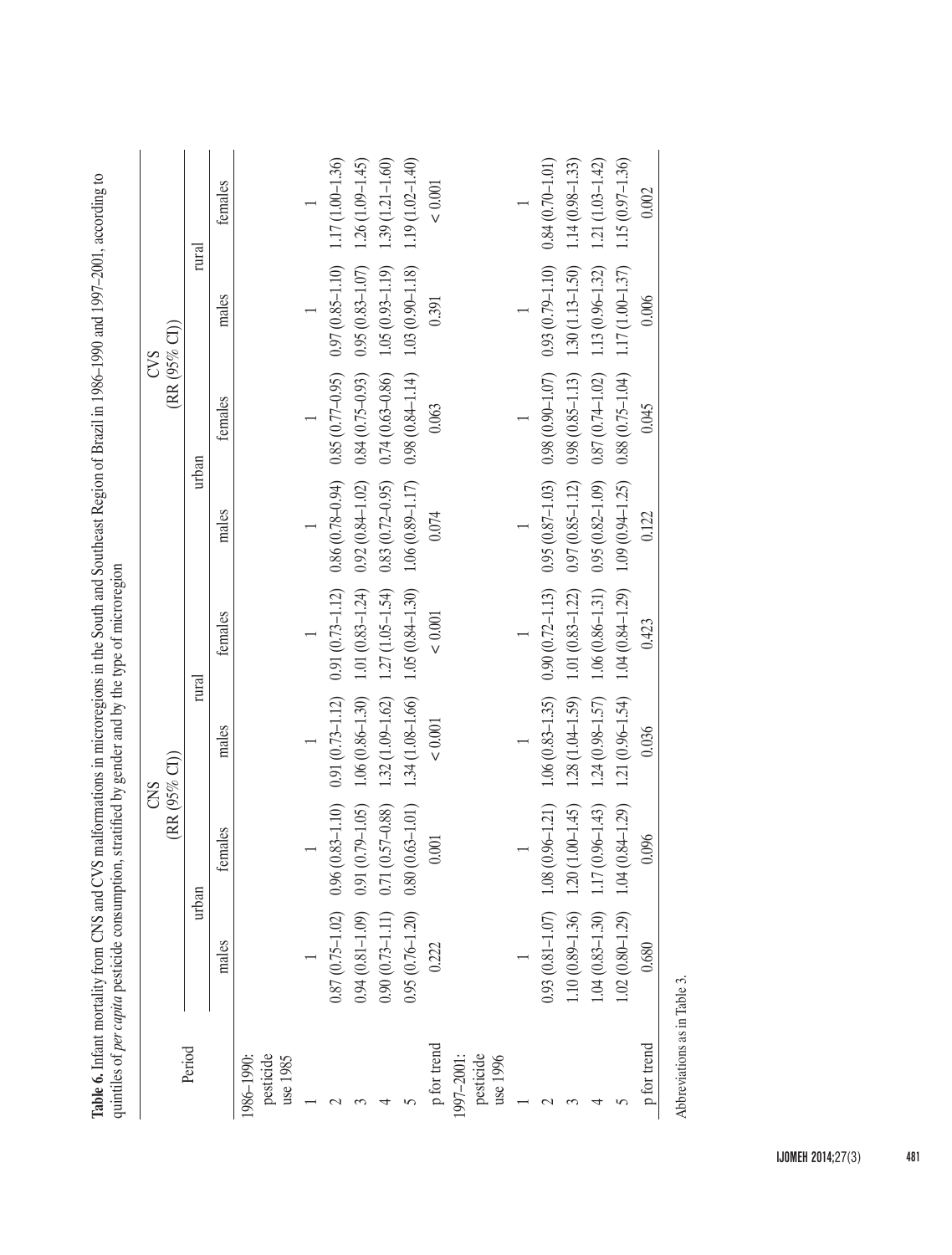observed in urban microregions, suggesting that pesticide exposure may play an important role in the geographical distribution of mortality from congenital malformations only in rural areas. In urban environments, other risk factors of birth defects may prevail, including exposure to other environmental chemicals such as pesticides different than those used in field crops or rural activities.

The relationship observed in the rural microregions is of particular concern taking into account that, although agricultural workers in the South and Southeast Region of Brazil might have a higher risk perception from pesticide exposure [31,32] compared to other regions, it has been shown that knowledge and awareness of pesticide risks do not always lead to safety practices among Brazilian farmers [33,34]. Moreover, lower pesticide risk perception has been shown among women in agricultural population in Brazil [20,34], which may lead to a higher pesticide exposure even during pregnancy.

The main crops that are grown in the region under study are: sugar cane, coffee, soybean, corn, cotton, rice, wheat, orange, black beans and potato. Between the decades of 1980s and 1990s, the production of soybean increased greatly in the South and Southeast Region of the country, rising the amount of insecticides used in field crops. Through the decade of 1990s, the use of organophosphate pesticides, such as herbicide glyphosate (largely used in soybean crops) and insecticides methamidophos, acephate and carbendazim, underwent an appreciable increase in the study area. Pyrethroids insecticides such as cypermethrin were also introduced in Brazil during the 1990s. Exposure to different types of pesticides through the years under the study may explain some of the differences observed between the study periods, e.g. the association with pesticide use in the first period seemed to be stronger for CNS malformations, while the associations were stronger for CVS defects in the 2nd one. More detailed information about the specific types of pesticides used in individual microregions would provide a further insight into this relationship.

According to our knowledge, previous ecological studies found associations between pesticide use and CVS and/or CNS congenital malformations. In the USA, the occurrence of circulatory/respiratory malformations in high-wheat counties, an indicator of chlorophenoxy herbicide exposure, was significantly higher compared to lowwheat counties [35]. In addition, there was a stronger effect noted for infants conceived in spring, when pesticides were typically applied. A study also conducted in the USA reported higher rates of several birth defects, including spina bifida and CVS malformations, in infants conceived in the months with highest surface water concentrations of pesticides such as atrazine [4].

Regarding individual-level epidemiological studies, a casecontrol study in California found that women occupationally exposed to pesticides during pregnancy presented an increased risk of having a baby with a neural tube defect, among other anomalies [36]. The same research team reported that maternal residential proximity to areas of application of several specific pesticides during early gestation increased the risk of neural tube defects [23]. Anencephaly or spina bifida subtypes were also associated with exposure to different pesticides [23]. Women's pesticide exposures through household gardening, professional application or living in close proximity to agricultural crops were associated with increased risks of their offspring having neural tube defects and limb anomalies [36].

In Texas, Mexican women who reported using pesticides in their homes were 2 times more likely to have a live birth with spina bifida or anencephaly than non-exposed women [17]. Women with a neural tube defect-affected baby were also more likely to report living in the proximity to cultivated fields than control women [17]. Another study among Mexican women reported that working in agriculture around the time of conception was associated with a greater risk of anencephaly in the offspring [22]. More recently, a positive association has been found between placental concentrations of different organochlorine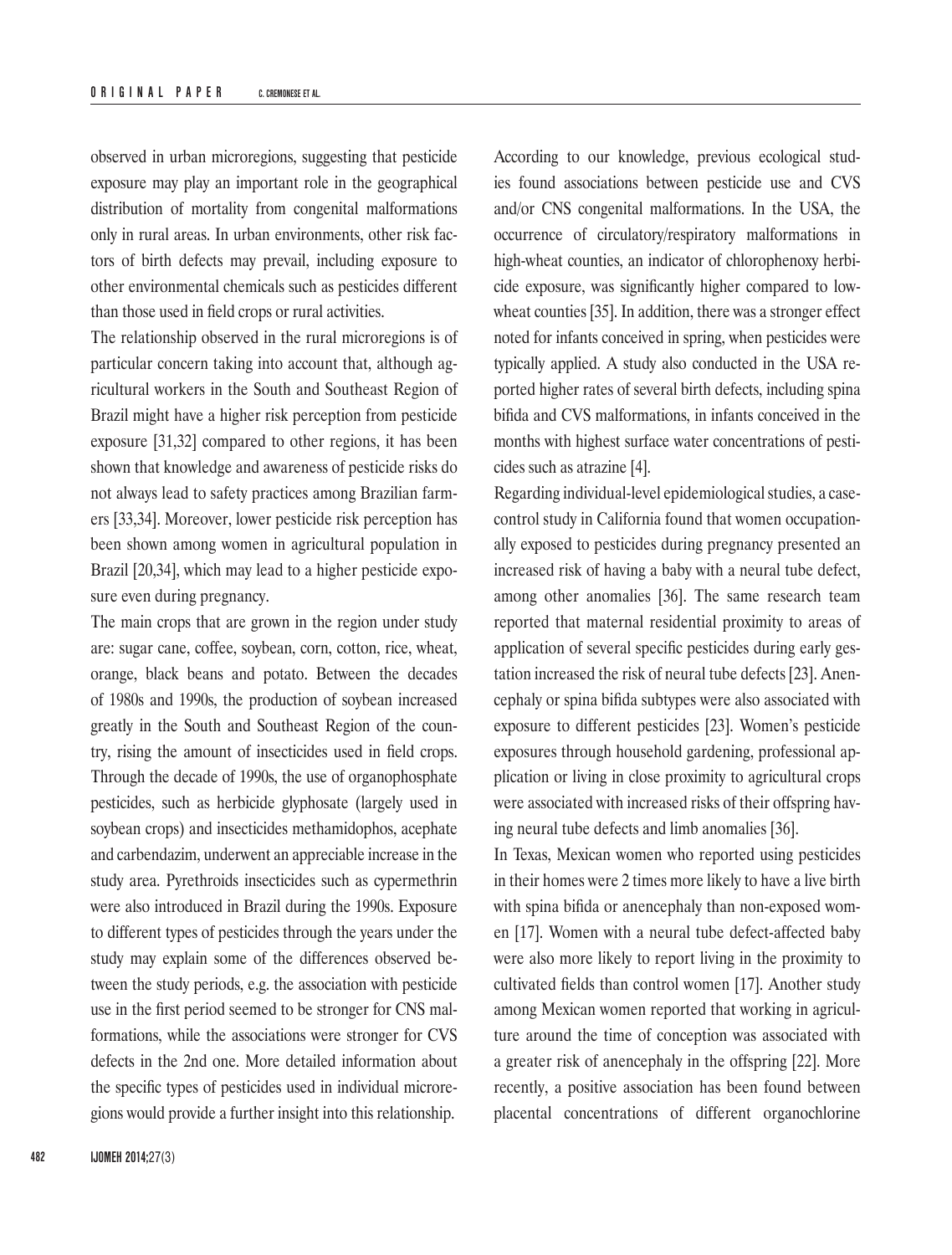pesticides and increased risk of spina bifida or anencephaly [37].

Although CVS malformations are among the most common severe birth defects, epidemiological evidence of a link with pesticide exposure is limited. Thus, associations were noted between exposure to herbicide atrazine and excess of CVS defects [25], and between pesticide use and patent ductus/coarctation of the aorta [26]. Maternal exposure to domestic pesticides during the 1st trimester of pregnancy was associated with transposition of the great arteries in the offspring, particularly for exposure to herbicides and rodenticides [24].

Several other epidemiological studies also reported associations between pesticide exposure and a variety of congenital anomalies, particularly in the offspring of agricultural workers, in infants born to women living in the proximity of pesticide application areas or in babies conceived in a particular season [3,16–18,20,22,23,36]. In Brazil, one study found a greater risk of congenital defects in births to parents exposed to pesticides at work or due to proximity to an application area [20].

The concerns about fetal exposures to environmental hazards come from increasing understanding that the fetus is extremely sensitive during certain critical windows of development, and windows of sensitivity exist for many systems, such as the respiratory, immune, reproductive, nervous, cardiovascular, and endocrine systems [14]. Several animal studies have shown that numerous pesticide compounds may exert teratogenic effects, leading to reproductive outcomes such as congenital defects. In relation with the malformations under the study, some types of fungicides and insecticides have been shown to inhibit neuroepithelial cell development and neural tissue differentiation during neurulation [38–40], while some types of herbicides may induce teratogenic effects including ventricular septal defects among laboratory animals [41,42]. However, epidemiological evidence reported to date corroborating the link between prenatal pesticide exposure

and risk of CNS, CVS and other birth defects is limited [11,13]. Overall, further individual-level epidemiological studies are needed examining this relationship. Future studies should address specific questions related with: particular windows of susceptibility for the developing fetus; specific pesticides that increase the risk; dose-response relationships, as suggested by Rull et al. (2006) [23]; gender differences; and genetic susceptibility.

Besides pesticide exposure, there are several known risk factors for CNS and CVS malformations. In the present study, data were obtained from the national mortality information system, which does not register individual data on the socioeconomic, health or lifestyle factors such as education, cigarette smoking, alcohol and drug consumption, health history, pregnancy illnesses, and vitamins intake. The lack of information on these potential risk factors represents a limitation of this study since it could have produced biased risk estimates.

The mortality data in our study are another potential source of bias. Birth defects are typically underreported when using birth certificates, in part because not all defects are apparent at birth, and because birth defects are not always actively assessed in the 1st year of life, which is the best method for fully ascertaining congenital malformations [43]. In Brazil, many deaths from congenital defects in the 1st year of life are considered as labor complications, not being registered as congenital malformations. A study examining the quality of notification of congenital malformations in the city of Campinas (São Paulo state, Southeast Brazil), based on the SINASC (Live Births National Information System), observed underreporting of 46.8% for all congenital defects and 36.4% for major birth defects [8]. Studies in the city of Rio de Janeiro (Southeast Brazil) also showed underreporting of birth defects from birth certificates based on the SINASC [7,44]. Considering that underreporting in rural areas may be higher than in urban areas, mortality ratios in this study might have been underestimated rather than overestimated.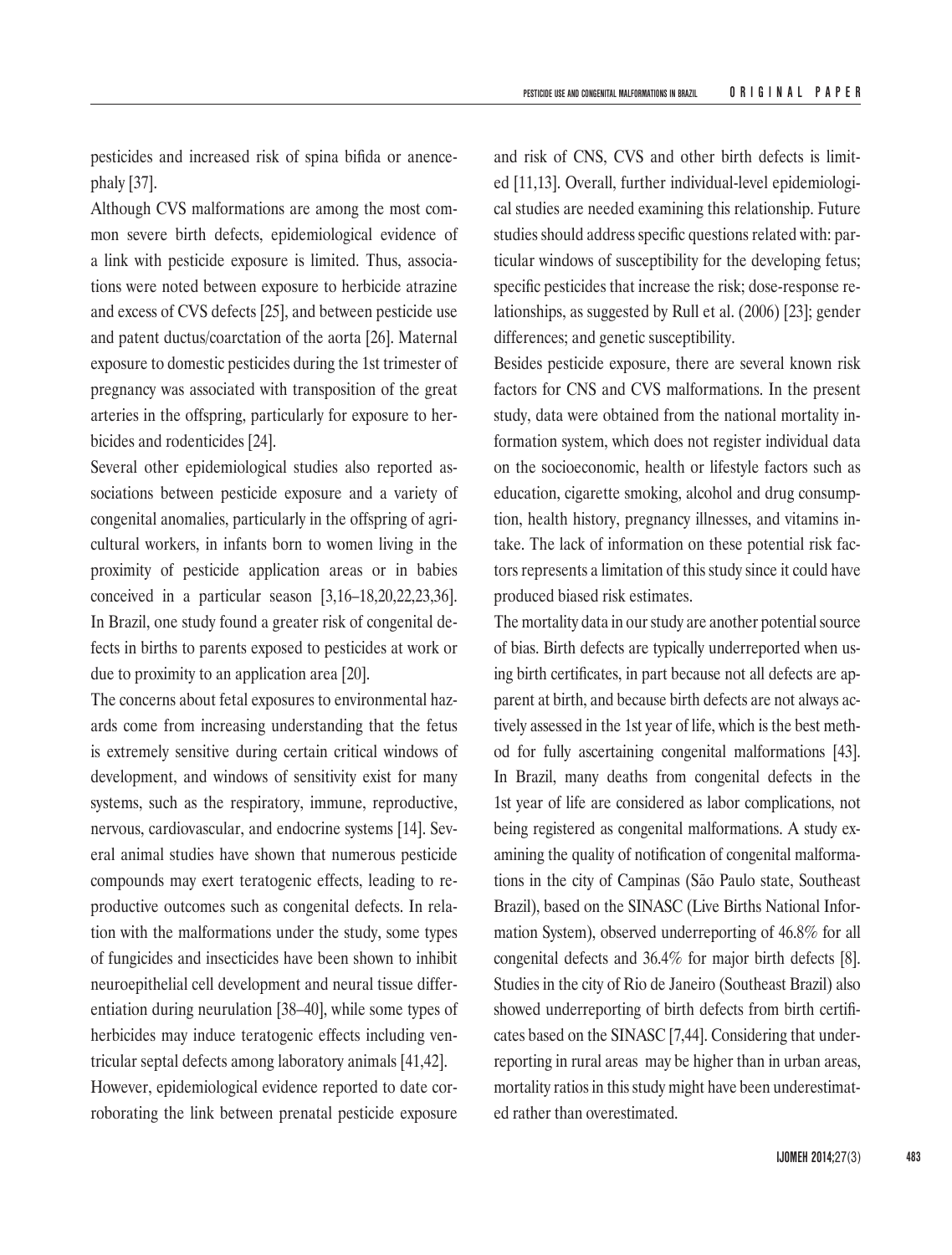On the other hand, using mortality data to investigate the association with pesticide exposure could have also led to underestimated risks in the present study, since many congenital malformations do not lead to death, such as certain cases of spina bifida or transposition of the great arteries, which can undergo surgical treatments at specialized centers. Nevertheless, a high proportion of cases of CNS defects and most cases of CVS malformations are severe and incompatible with life. Taking into account that a high proportion of the Brazilian population does not live in economic conditions sufficient to access specialized health centers, mortality data may provide a good measure of the occurrence of these types of malformations, particularly for CVS defects, which are a major cause of postnatal deaths from congenital anomalies. In addition, it is noteworthy to mention that access to health care in Brazil is quite unequal, being lower in rural populations. Consequently, mortality due to congenital malformations in rural areas is very likely to be higher than in urban areas. This fact could have contributed to increase the estimated rate ratios observed in rural microregions compared to the urban ones.

An additional potential source of bias in this study is exposure misclassification since women getting pregnant through the 1st study period (e.g. 1986–1990) may have experienced different exposure levels. Nevertheless, assuming that pesticide use increased steadily through the study periods, exposure levels might have also increased from 1985 to 1990 and from 1996 to 2001. Thus, if exposure levels were higher than those used in this study, i.e. the sales in 1985 and 1996, mortality risk ratios (RR) might have been underestimated rather than overestimated. Finally, data on pesticide "consumption" may also be biased for 2 reasons: first, sales establishments' employers could have misreported information on pesticide expenditure; second, because there is a strong illegal market of pesticides in Brazil due to the lack of control by competent authorities [45].

## **CONCLUSIONS**

Birth defects have an important public health impact in developing countries. In Brazil, the proportion of birth defects in infant mortality, previously obscured by infectious diseases, assumed great relevance with the epidemiologic transition. A causal link between pesticide exposure and CNS and CVS birth defects is plausible, but not proven by this ecological study. Nevertheless, findings from the present study suggest that pesticide exposure is related with the occurrence of CNS and CVS congenital malformations in rural areas in the South and Southeast Region of Brazil with intense agricultural activity. However, since underreporting of congenital malformations is common and might be particularly relevant in rural areas, these findings should be interpreted with caution.

## **REFERENCES**

- 1. Horovitz DDG, Llerena Júnior JC, Mattos RA. Birth defects and health strategies in Brazil: An overview. Cad Saude Publica. 2005;21(4):1055–64.
- 2. Shi L, Chia SE. A review of studies on maternal occupational exposure and birth defects, and the limitations associated with these studies. Occup Med (Lond). 2001;51(4):230–44.
- 3. Thulstrup AM, Bonde JP. Maternal occupational exposure and risk of specific birth defects. Occup Med. 2006;56:532–43.
- 4. Winchester PD, Huskins J, Ying J. Agrichemicals in surface water and birth defects in the United States. Acta Paediatr. 2009;98(4):664–9, [http://dx.doi.org/10.1111/j.1651-](http://dx.doi.org/10.1111/j.1651-2227.2008.01207.x) [2227.2008.01207.x.](http://dx.doi.org/10.1111/j.1651-2227.2008.01207.x)
- 5. Monlleo IL, Gil-da-Silva-Lopes VL. Craniofacial anomalies: Description and evaluation of treatment under the Brazilian Unified Health System. Cad Saude Publica. 2006;22(5): 913–22.
- 6. Pereira PMH, Frias PG, Carvalho PI, Vidal SA, Figueiroa JN. [Hospital neonatal mortality in cohort of newborns in a maternity school in the Northeastern Region of Brazil, 2001–2003]. Epidemiol Servicos Saude. 2006;15(4):19–28. Portuguese.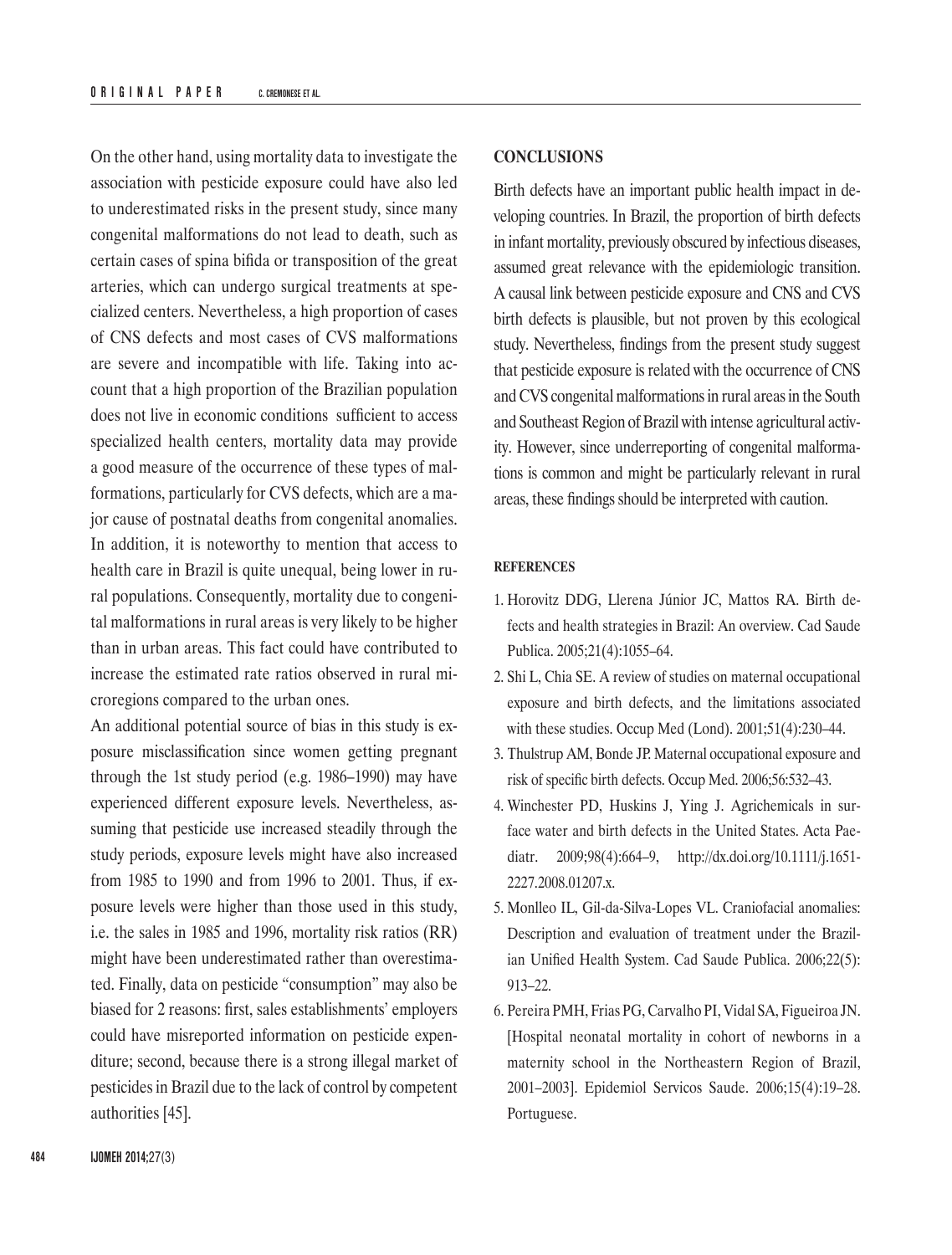- 7. Guerra FAR, Llerena Jr. JC, Gama SGN, Cunha CB, Theme Filha MM. Birth defects in Rio de Janeiro, Brazil: An evaluation through birth certificates (2000–2004). Cad Saude Publica. 2008;24:140–9.
- 8. Luquetti DV, Koifman RJ. Quality of reporting on birth defects in birth certificates: Case study from a Brazilian reference hospital. Cad Saude Publica. 2009;25(8): 1721–31.
- 9. Hoffman J, Christianson R. Congenital heart disease in a cohort of 19.502 births with long-term follow-up. Am J Cardiol. 1978;42:641–7.
- 10. Roger VL, Go AS, Lloyd-Jones DM, Benjamin EJ, Berry JD, Borden WD, et al. Writing Group Members, American Heart Association. Heart disease and stroke statistics – 2012 Update. Circulation. 2012;125:e2-e220.
- 11. Finnell RH, Gelineau-van Waes J, Bennett GD, Barber RC, Wlodarczyk B, Shaw GM, et al. Genetic basis of susceptibility to environmentally induced neural tube defects. Ann NY Acad Sci. 2000;919:261–77.
- 12. Jenkins KJ, Correa A, Feinstein JA, Botto L, Britt AE, Daniels SR, et al. American Heart Association Council on Cardiovascular Disease in the Young. Non-inherited risk factors and congenital cardiovascular defects: Current knowledge: A scientific statement from the American Heart Association Council on Cardiovascular Disease in the Young: Endorsed by the American Academy of Pediatrics. Circulation. 2007;115(23):2995–3014.
- 13. Sever LE. Looking for causes of neural tube defects: Where does the environment fit in? Environ Health Perspect. 1995;103(Suppl 6):165–71.
- 14. Selevan SG, Kimmel CA, Mendola P. Identifying critical windows of exposure for children's health. Environ Health Perspect. 2000;108(Suppl 3):451–5.
- 15. Woodruff TJ, Carlson A, Schwartz MJ, Giudice LC. Proceedings of the summit on environmental challenges to reproductive health and fertility: Executive summary. Fertil Steril. 2008;89:281–300, [http://dx.doi.org/10.1016/j.fertn](http://dx.doi.org/10.1016/j.fertnstert.2007.10.002)[stert.2007.10.002](http://dx.doi.org/10.1016/j.fertnstert.2007.10.002).
- 16. Bell EM, Hertz-Picciotto I, Beaumout JJ. A case-control study of pesticides and fetal death due to congenital anomalies. Epidemiology. 2001;12:148–56.
- 17. Brender JD, Felkner M, Suarez L, Canfield MA, Henry JP. Maternal pesticide exposure and neural tube defects in Mexican Americans. Ann Epidemiol. 2010;20(1):16–22, [http://](http://dx.doi.org/10.1016/j.annepidem.2009.09.011) [dx.doi.org/10.1016/j.annepidem.2009.09.011.](http://dx.doi.org/10.1016/j.annepidem.2009.09.011)
- 18. Garry VF, Schreinemachers D, Harkins ME, Griffith J. Pesticide appliers, biocides, and birth defects in rural Minnesota. Environ Health Perspect. 1996;104(4):394–9.
- 19. Shaw GM, Wasserman CR, O'Malley CD. Maternal pesticide exposures as risk factors for orofacial clefts and neural tube defects. Am J Epidemiol. 1995;141(Suppl 11):S3.
- 20. Silva TP, Moreira JC, Peres F. Are tick medications pesticides? Implications for health and risk perception for workers in the dairy cattle sector. Cien Saude Colet. 2012;17:311–25.
- 21. Garcia AM, Fletcher T, Benavides FG, Orts E. Parental agricultural work and selected congenital malformations. Am J Epidemiol. 1999;149:64–74.
- 22. Lacasaña M, Vázquez-Grameix H, Borja-Aburto VH, Blanco-Muñoz J, Romieu I, Aguilar-Garduño C, et al. Maternal and paternal occupational exposure to agricultural work and the risk of anencephaly. Occup Environ Med. 2006;63(10):649–56, [http://dx.doi.org/10.1136/](http://dx.doi.org/10.1136/oem.2005.023333) [oem.2005.023333](http://dx.doi.org/10.1136/oem.2005.023333).
- 23. Rull RP, Ritz B, Shaw GM. Neural tube defects and maternal residential proximity to agricultural pesticide applications. Am J Epidemiol. 2006;163:743–53.
- 24. Loffredo CA, Silbergeld EK, Ferencz C, Zhang J. Association of transposition of the great arteries in infants with maternal exposures to herbicides and rodenticides. Am J Epidemiol. 2001;153(6):529–36.
- 25. Munger R, Kramer M, Hanson J, Burns T, Cherryholmes K, Hansler W Jr. Birth defects and pesticide-contaminated water supplies in Iowa. Presented at the Society for Epidemiologic Research meeting, Minneapolis, Minnesota, 9–12 June 1992. Ann NY Acad Sci. 1992;919:261–77.